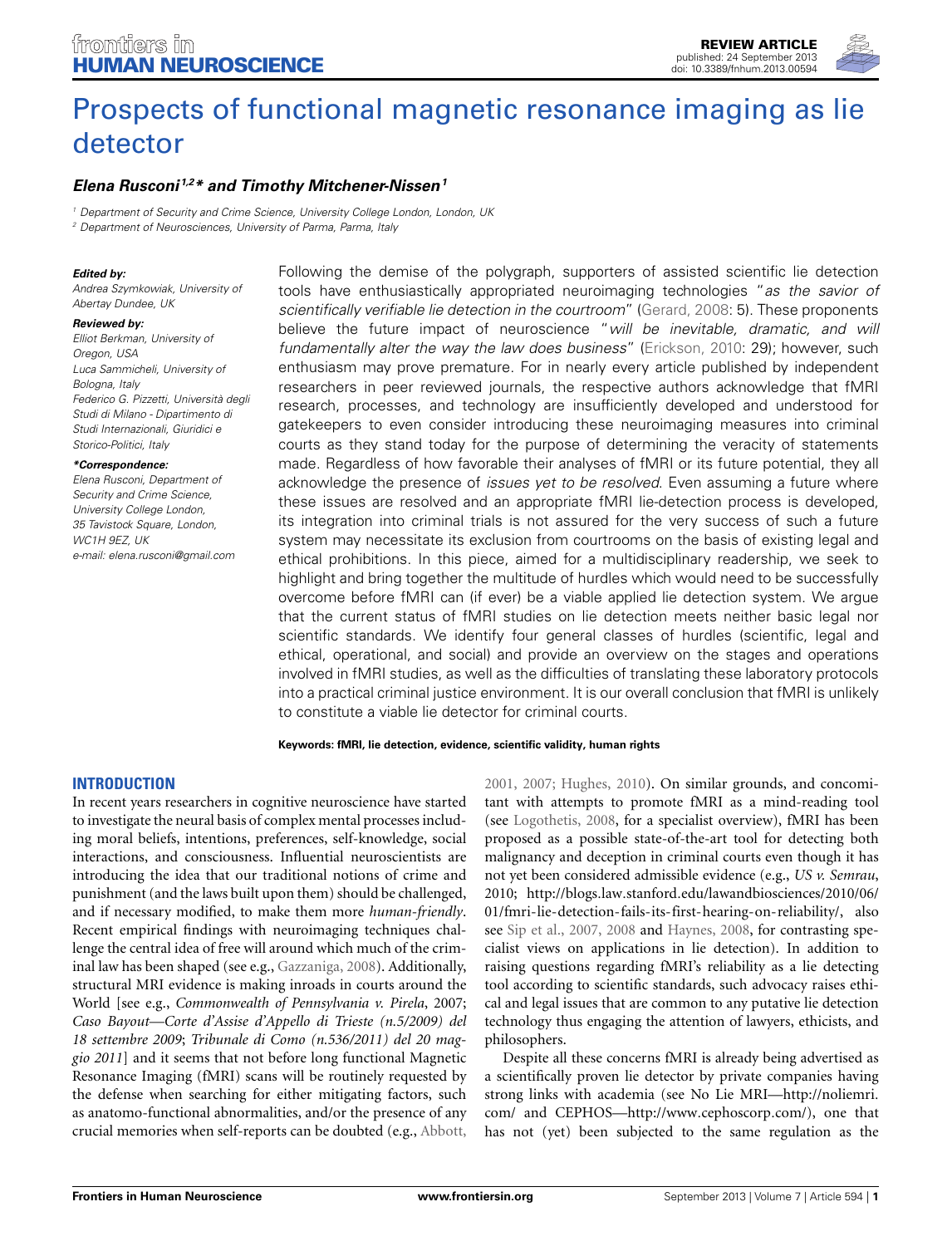polygraph and thus is not considered an illegal means of assessment in pre-employment settings. As "trust" is increasingly prioritized in certain business sectors, top-tier corporations may be tempted to assess the trustworthiness of their key current and future employees by requesting they undergo a lie detection test via fMRI. However, in the more conservative criminal justice sector, several hurdles confront any use of fMRI as a viable lie detector. We will attempt herein to provide a realistic and accessible evaluation of such hurdles by discussing those questions raised by fMRI use for lie-detection purposes in criminal courts.

But firstly in the following two sections we take a brief look at the basics of this technique in order to gauge an impression of what types of evidence fMRI currently may and may not be able to provide. For although most neuroscientists would agree that fMRI should not be used as a lie detector, especially within its current form (e.g., [Grafton et al.](#page-10-8), [2006;](#page-10-8) [Tovino, 2007\)](#page-11-2), the debate has recently seen the identification of a possible route toward the use of fMRI for lie detection by separating scientific from legal standards [\(Schauer](#page-11-3), [2010\)](#page-11-3) or basic from translational research [\(Langleben and Moriarty](#page-10-9), [2013\)](#page-10-9).

#### **FUNCTIONAL MAGNETIC RESONANCE IMAGING: BASICS**

fMRI is one of the most popular measurement techniques in cognitive neuroscience. It has been in use for about 20 years and is qualified as *correlational* because it records brain states in parallel with ongoing mental activity and/or behavior, thus permitting the establishment of correlational links between them. However, it does not allow researchers to establish a causal connection between brain states and behaviors or supposed mental processes. In most fMRI studies, brain states are the dependent variable measured during manipulation of the stimulus/task condition. Whether any specific local or systemic pattern of brain states is a necessary determinant of its associated behavior it cannot be determined with fMRI only. For this reason, fMRI is routinely used in basic research as a mainstay method to measure brain function and its data are often triangulated with data from complementary techniques (e.g., event-related potentials, transcranial magnetic stimulation), in a quest for converging evidence about mental processes and brain substrates.

As implied by its name, fMRI makes use of strong magnetic fields to create images of biological tissue. Depending on the *pulse sequence*<sup>1</sup> of the electromagnetic fields it generates, an MRI scanner can detect different tissue properties and distinguish between tissue types. Scanners are used to acquire both *brain structural* information (e.g., allowing a fine distinction between white and gray matter, producing images of the static anatomy of the brain), and *functional*<sup>2</sup> information such as measurements of local changes in blood oxygenation within the brain over time;

the most common form of fMRI study. Because blood oxygenation levels change rapidly (i.e., after 1–2 s) following the activity of neurons in a brain region, fMRI allows researchers to localize brain activity on a second-by-second basis and within millimeters of its origin [\(Logothetis and Pfeuffer](#page-10-10), [2004\)](#page-10-10). These changes in blood oxygenation occur naturally and internally as part of normal brain physiology and, because the pulse sequence does not alter neuronal firing or blood flow, fMRI is considered a non-invasive technique [\(Huettel et al., 2009](#page-10-11)).

Central to cognitive fMRI studies are the concepts of differences and similarities between maps of *blood oxygenation leveldependent (BOLD) signal*<sup>3</sup> that are recorded in concomitance with different experimental conditions. In classical fMRI designs and in most of the available lie detection studies BOLD responses are evaluated in relative terms as the result of a contrast between two or more conditions. For example, maps of the BOLD signal that are recorded while a participant is lying can be contrasted with either maps recorded when the participant is at rest or when is telling the truth. Inferences about the neural correlates of lying are typically drawn from an analysis of the pattern of differences and/or similarities between BOLD signal maps across *lying* and *not-lying* conditions <sup>4</sup> . In principle, any design difference (e.g., the use of a different stimulus or the requirement of additional mental operations given the same stimulus) between the lying condition and any other condition with which it is compared might lead to the recruitment of different brain regions to perform the task. Therefore, the more accurately the *not-lying* and *lying* conditions are matched, the more precise the conclusions that can be drawn about the neural correlates uniquely associated with lying. While this type of analysis is not the only possible or optimal way to draw informative inferences from fMRI data (e.g., [Sartori and Umiltà, 2002](#page-11-4)) such contrast between conditions is a basic standard in fMRI research. We would like to draw the attention here on the fact that the possibility to interpret as specific correlates of lying any findings ultimately resides in the original choice and design of experimental and control conditions. More recent approaches to the discrimination between *lying* vs. *not-lying* correlates include data-driven pattern classification algorithms (e.g., [Davatzikos et al., 2005](#page-10-12); [Kozel et al.](#page-10-13), [2005\)](#page-10-13),

 $<sup>1</sup>$ A pulse sequence is the series of changing magnetic field gradients and oscil-</sup> lating electromagnetic fields defined by the user that allows the MRI scanner to tune on and create images sensitive to a target physical property. Different pulse sequences, for example, are used when collecting structural data and functional brain activations.

<sup>&</sup>lt;sup>2</sup>The term "functional" refers to changes in brain function and regional levels of activation over time.

<sup>3</sup>fMRI is based on the difference in magnetic resonance signals from oxyhemoglobin and deoxyhemoglobin and builds on the fact that active brain regions tend to use more oxygen than relatively inactive regions. Soon after a brain region has been activated by a cognitive event or task, the local microvasculature responds to increased oxygen consumption by increasing the flow of new arterial blood (i.e., blood rich in oxyhemoglobin) to the region. As a consequence, the relative concentration of deoxyhemoglobin decreases, thus causing localized changes in the magnetic resonance signal. These changes are known as blood oxygenation level-dependent (BOLD) signal [\(Purves et al.,](#page-10-14) [2013](#page-10-14)).

<sup>&</sup>lt;sup>4</sup>For a broad overview on other relevant testing paradigms—that can also be used in fMRI studies—we direct the reader toward [Gamer](#page-10-15) [\(2011\)](#page-10-15). For an insightful discussion on the complexity of deception and the unlikelihood of encompassing it by using simple tasks that require participants to lie in response to certain stimuli and tell the truth in response to others, we direct the reader toward [Sip et al.](#page-11-0) [\(2007](#page-11-0)). Our discussion will provide prototypical examples in order to highlight general principles; it is by no means aimed to provide a comprehensive and systematic description of the vast literature on the topic.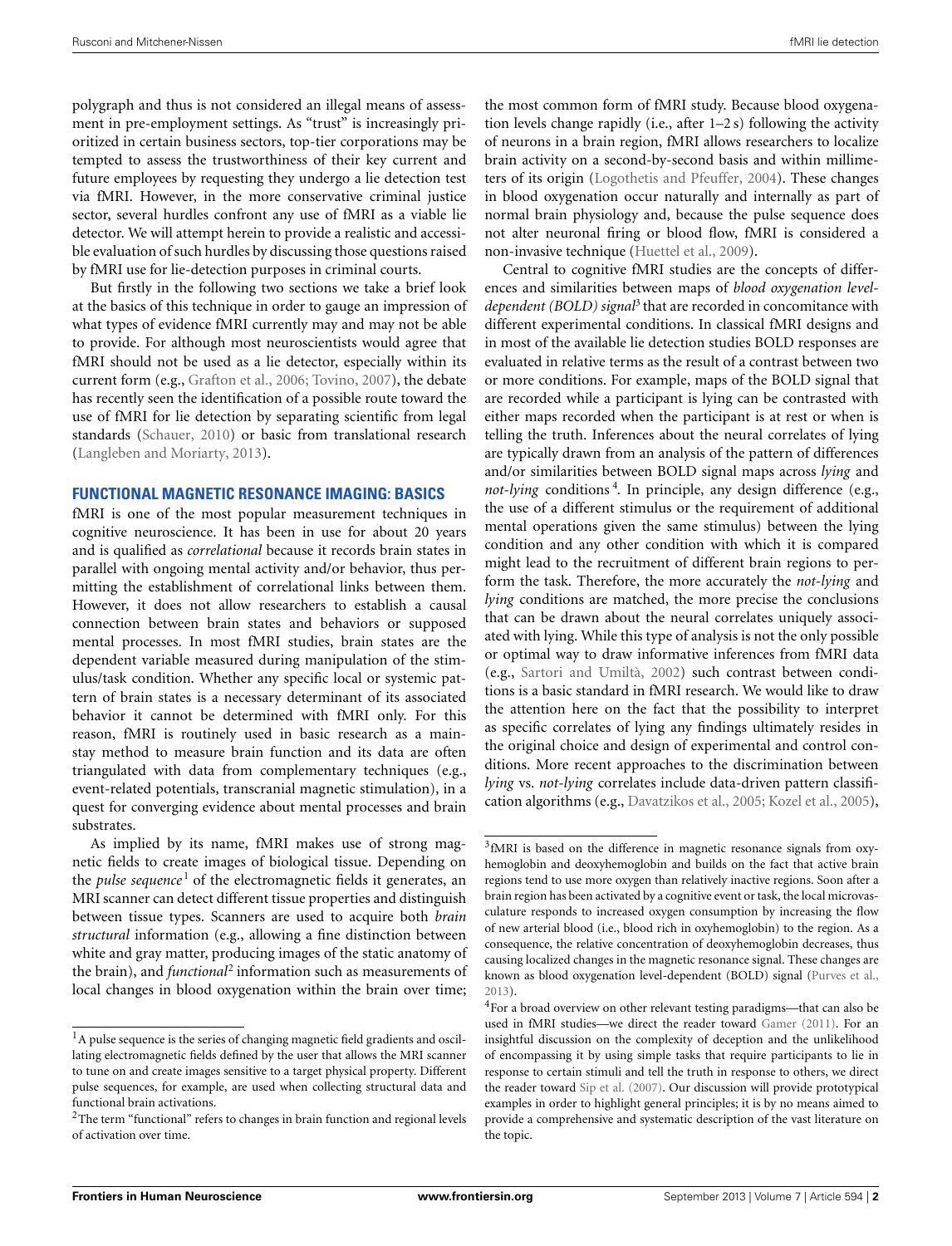which are bound to the possibility of an independent and objective classification of lie vs. truth [\(Sip et al.](#page-11-1), [2008\)](#page-11-1). Common to all approaches within brain data analyses however is that that which is identified as the "correlates of lying" even at the individual level would be expected to emerge *across several lying trials* thereby capturing similarities across different instances of "lying," rather than simply representing singularities associated with an *individual instance* of lying.

When evaluating fMRI evidence, with an eye on applying it to a real-world problem, it is important not only to be aware of basic experimental design principles but also of the peculiar requirements of the technique and its limitations [\(Spence,](#page-11-5) [2008](#page-11-5)). In this regard both scanner reliability and staff technical skills are fundamental to the internal validity<sup>5</sup> of fMRI-testing protocols. This is often an issue since control conditions need to be carefully matched to experimental conditions in order to unequivocally isolate the *construct of interest* <sup>6</sup> . However, even with an elegant design the reliability and localization of BOLD signals depends on the extent to which participants perform their tasks accurately, consistently, and in compliance with all instructions (for example, not moving their head as movement will degrade the image). To double-check participant's compliance, behavior should be monitored and recorded during the scanning session whenever possible (e.g., by recording reaction times and accuracy in a task), and in experiments involving arousal or emotional stimuli, skin conductance, heart-rate or salivary hormones could be also monitored to provide converging information.

The outcome of data analysis is a function of a series of consensus-based decisions, including options and parameters chosen for realignment, normalization, and smoothing, statistical models for analyses, and the associated correction criteria that can be more or less conservative. Finally, strategic decisions may guide choice of the evidence that will find its way in the final report on a peer-reviewed journal. Although raw data may be requested by anyone for further analyses, most readers will exclusively rely on the information provided in a polished report. Furthermore, in very competitive scientific environments there is no incentive for investigators to try and replicate their own findings as journals typically promote the publication of novel designs rather than replications (e.g., [Giner-Sorolla, 2012](#page-10-16)), and in real practice it is very unusual to see a brain imaging experiment precisely repeated within and between laboratories. This may prove especially problematic when trying to identify a wellknown and reliable protocol for potential applications in the real world. Finally, numerous safety exclusion criteria apply which limits the generalizability of fMRI results and prevents its universal use (see a typical participant screening checklist at [http://](http://airto.hosted.ats.ucla.edu/BMCweb/Consent/SafetyScreen.html) airto*.*hosted*.*ats*.*ucla*.*[edu/BMCweb/Consent/SafetyScreen](http://airto.hosted.ats.ucla.edu/BMCweb/Consent/SafetyScreen.html)*.*html).

In summary, protocol design determines how fMRI evidence can be interpreted, full compliance is required from participants, and the final evidence reflects choices, assumptions and data transformations based on current scientific standards and consensus criteria but also on publication strategies. Finally, not everybody can undergo fMRI. So the question remains, can its potential contributions as a lie detector outweigh its intrinsic limitations?

### **THE LYING BRAIN**

Many people believe they are very good at detecting deceit and that certain signs give away when somebody is lying: liars would talk too much and tell stories far more elaborate and detailed than required by the context; they would never gaze interlocutors straight in the eyes or would stare at them too intensely; or they would cross their arms or their legs; or a combination of behaviors (e.g., [Houston et al.](#page-10-17), [2012](#page-10-17)). Yet studies show that the vast majority of onlookers correctly distinguish *truth* from *lies* when told by a stranger only about 54% of the time (i.e., they are only slightly better than chance). Notably, this same level of (in)accuracy holds true even for professional categories such as lawyers, policemen, magistrates, and psychiatrists [\(Bond and DePaulo, 2006](#page-10-18)).

Conversely, the ability to lie develops spontaneously (it is typically absent in children with neuro-developmental impairments, like autism). Lying is fundamental to healthy behavior, as shown by the disastrous social interactions of patients with orbitofrontal lesions. Indeed some of these patients become notoriously tactless—which in a final analysis can be achieved by always being completely frank and honest. The literature on orbito-frontal patients suggests in turn that the ability to lie depends on the integrity of localized neural circuits (e.g., [Damasio](#page-10-19), [1994](#page-10-19)).

Recent attempts have been made with fMRI to specify the neural correlates of lying or deception (see [Christ et al., 2009](#page-10-20); [Abe,](#page-10-21) [2011](#page-10-21) and [Gamer](#page-10-15), [2011](#page-10-15) for recent overviews and meta-analyses; see [Sip et al., 2007](#page-11-0) for a discussion on deception and lying from a cognitive neuroscience perspective). In one of the typical experiments, researchers ask participants to answer truthfully to some questions/stimuli and lie in response to others. The BOLD contrast<sup>7</sup> between the two conditions (i.e., the pattern of BOLD signals detected when the participant is lying minus the pattern of BOLD signals detected when the participant is being truthful; also indicated in the specialist literature as Lie *>* Truth) is expected to enable the identification of brain regions whose activation is significantly correlated with lying. Accordingly, several studies identified a network of parieto-frontal<sup>8</sup> areas that are significantly more engaged when the individual is lying. As the opposite contrast (i.e., Truth *>* Lie) does not usually detect any regions that are significantly more engaged, most neuroscientists infer that lying requires extra-effort compared to responding truthfully. Such extra-effort is possibly aimed at inhibiting the

<sup>5</sup>Internal Validity refers to the appropriateness of construct operationalization and of experimental design in order to test the hypothesis of interest. It guarantees that any obtained effects may be univocally attributed to the experimental manipulation. Clearly, the use of expensive and fancy techniques does not guarantee by itself that experimental results are meaningful and interpretable

 $6$ In this context, the "construct of interest" is the brain fingerprint of lying.

 ${\rm ^7The}$  difference in signal on fMRI images from different experimental conditions as a function of the amount of deoxygenated hemoglobin.

<sup>&</sup>lt;sup>8</sup>The term "parieto-frontal" areas denotes brain regions in the parietal and frontal lobes. The parietal lobe is located on the posterior and dorsal surfaces of the cerebrum. The frontal lobe is the most anterior lobe of the cerebrum.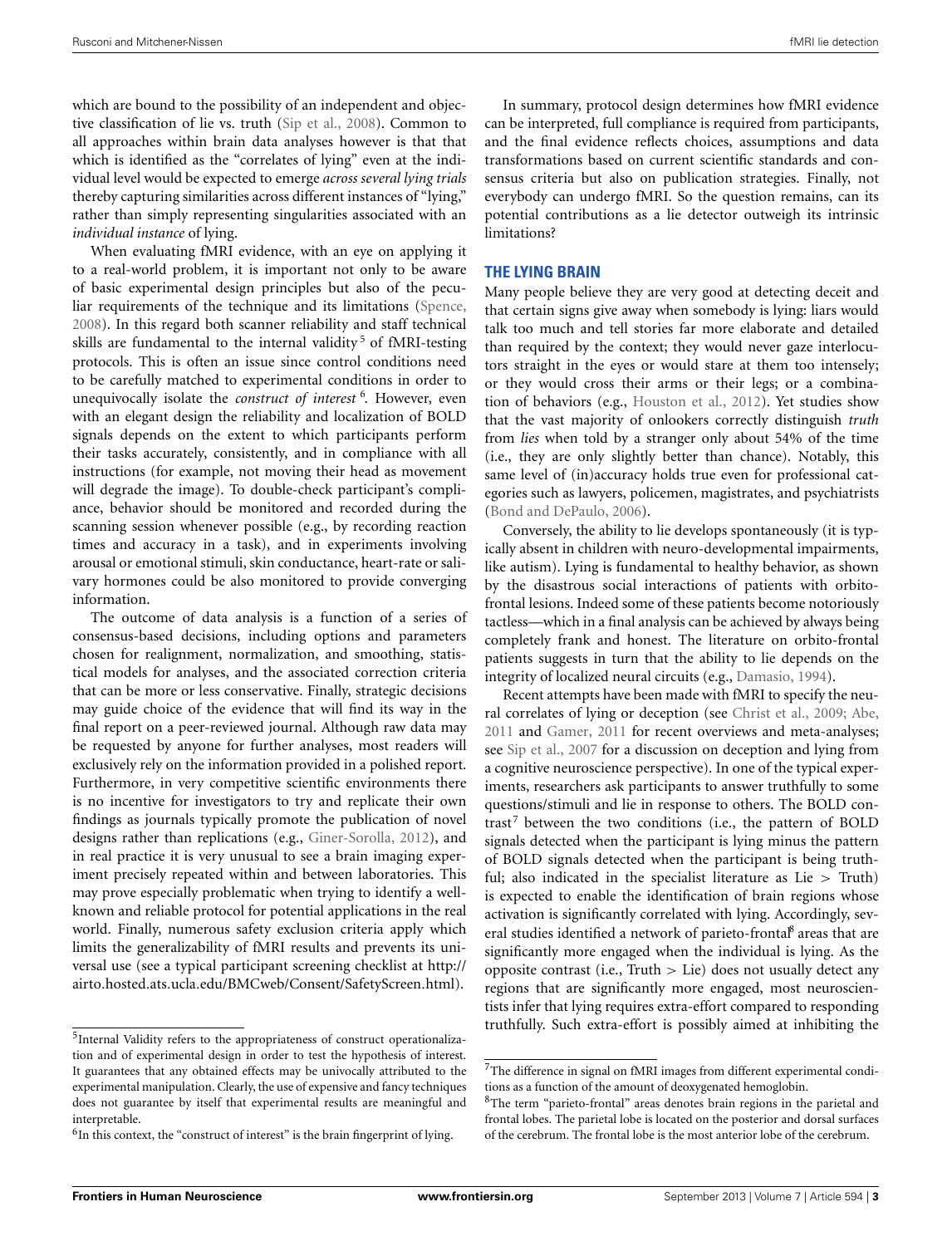truth and/or producing an alternative response that sounds realistic enough. In studies employing ecologically plausible stimuli, activation of regions in the limbic system (a deep brain structure traditionally associated with emotional responses) has also been associated with lying (e.g., [Hakun et al.](#page-10-22), [2009\)](#page-10-22). Note however that this does not imply in any mechanistic way that a person is lying when the same region of the limbic system or network of parietofrontal areas activates during a task (e.g., [Poldrack, 2006](#page-10-23), [2010;](#page-10-24) see also following *Scientific Hurdles* section, point 1). Finally, a great part of research on the neural correlates of deception has been focused on group-level results (i.e., results that are obtained by averaging data from several participants), whereas any realworld application would require a differential approach (i.e., it should provide evidence that is informative and predictive at the individual level).

Within a basic cognitive neuroscience perspective, fMRI research on deception can indeed aspire to provide correlation maps that possibly reflect the difference between deceitful and truthful responses. In order to obtain knowledge about the anatomo-functional substrates that are causally related to lying, and disambiguate potentially spurious activations, evidence would need to be collected with complementary techniques (e.g., with neurological lesion or non-invasive brain stimulation studies). fMRI is thus useful inasmuch as it hands over to techniques with complementary inferential power a map for (1) identifying cortical networks that play a necessary role in deception, and (2) testing their role by directly manipulating an individual's ability to deceive. This information could then feed back into fMRI maps and enable the identification of the most relevant correlates of lying for applicative purposes. The ability to establish causal links between brain substrates and behavior resides in the fact that the functionality of the brain tissue underlying stimulators can be tem[porarily modulated \(e.g., see ;](#page-10-26) [Nitsche et al.](#page-10-25), [2008;](#page-10-25) Sandrini et al., [2011\)](#page-10-26). For example, by modulating the activity of frontal lobe areas with non-invasive brain stimulation, [Priori et al.](#page-10-27) [\(2008](#page-10-27)) were able to interfere with intentional deception by slowing down the production of untruthful responses (see also [Mameli et al.](#page-10-28), [2010](#page-10-28)). [Karim et al.](#page-10-29) [\(2010\)](#page-10-29) could enhance the ability to lie by modulating activity in a contiguous part of the frontal lobe, the anterior prefrontal cortex. It thus seems possible to manipulate efficiency in lie production by targeting specific brain regions (see [Luber et al.](#page-10-30), [2009,](#page-10-30) for a discussion of related ethical implications), although careful task analysis, replication and clarification of the underlying mechanisms of action of non-invasive brain stimulation techniques need to be carried out before endorsing any mass applications. This should suggest how in basic neuroscience (1) fMRI can contribute to our models of the brain substrates of lying, however for completeness its evidence is best integrated with evidence from complementary techniques, (2) fMRI evidence alone does not provide compelling evidence as to whether certain neural substrates are strictly necessary to the process of lying. Other techniques may help restrict the focus to a subset of potential substrates.

As a final point it is worth remembering that in basic research a participant's compliance with instructions is almost taken for granted as there is no rational reason why a participant might benefit from not following them. Quite the opposite situation

may arise in a criminal forensic setting however, whereby it is not difficult to imagine that either intentional (e.g., adopting countermeasures) or non-intentional (e.g., due to alterations in one's emotional state) factors may lead to inconclusive results. In this respect, a recent study by [Ganis et al.](#page-10-31) [\(2011](#page-10-31)) has eloquently shown how easy it is to "fool" an fMRI test for participants who have been trained in the use of task-tailored countermeasures.

## **fMRI AS LIE DETECTOR IN CRIMINAL COURTS THE SCIENTIFIC HURDLES**

Legal systems are not new to influences from the cognitive neurosciences. For example, admissible MRI evidence showing the absence of frontal lobe maturation in the brains of teenagers contributed to the elimination of the death penalty for minors in some US states (frontal lobes are causally implicated in decisionmaking and the control of impulsive reactions; e.g., [Damasio](#page-10-19), [1994](#page-10-19); [Coricelli and Rusconi, 2011\)](#page-10-32). Additionally structural brain scans are widely admissible at sentencing and are now almost invariably present in capital cases. However, when it comes to lie detection not all procedures have proven acceptable with poly[graphs failing to attain general admissibility in criminal courts](#page-3-0)<sup>9</sup> with the exception of New Mexico.

<span id="page-3-0"></span>Despite this final fact, in 2006 two private bodies *No Lie MRI* and *Cephos Corporation* were launched with the goal of bringing fMRI lie detection to the public for use in legal proceedings, employment screening, and national security investigations. Detection accuracy was claimed to be as high as 90% (compared to a purported 70% for polygraphs). Attempts are being made to admit fMRI evidence in criminal courts; for example at the end of 2009 tests performed by No Lie fMRI were presented as evidence by the defense in a child protection hearing to prove innocence claims of a parent accused of committing sexual abuse. Had they been admitted that would have been the first time fMRI was used in an American court [\(Simpson, 2008\)](#page-11-6). They were not but it might only be a matter of time before judges form the opinion [that fMRI may provide relevant scientific evidence \(](#page-10-33)Aharoni et al., [2012\)](#page-10-33) opening the door to their wider admissibility.

Within this and the following sections we summarize and bring together the multitude of hurdles which need to be overcome before fMRI can ever be successfully integrated into criminal trials. Our discussions are primarily restricted to the English common law system of adversarial justice as applied throughout the United Kingdom, the United States, and Australia amongst others, as opposed to the continental European mixed adversarial-inquisitorial civil law systems. This decision is based on the particular nature of adversarial trials, with its competing prosecution and defense counsels who in turn can engage the services of competing expert neuroimaging witnesses, which may exacerbate some of the issues surrounding fMRI evidence discussed herein.

Legally, for scientific evidence to be admissible in criminal trials it must meet the legal standards as set down in the relevant jurisdiction, be these common law requirements such as

 $^9{\rm In}$  some states polygraph evidence is permitted when both the prosecution and defense agree to its admissibility, while in others such evidence cannot be admitted even when both parties would otherwise agree.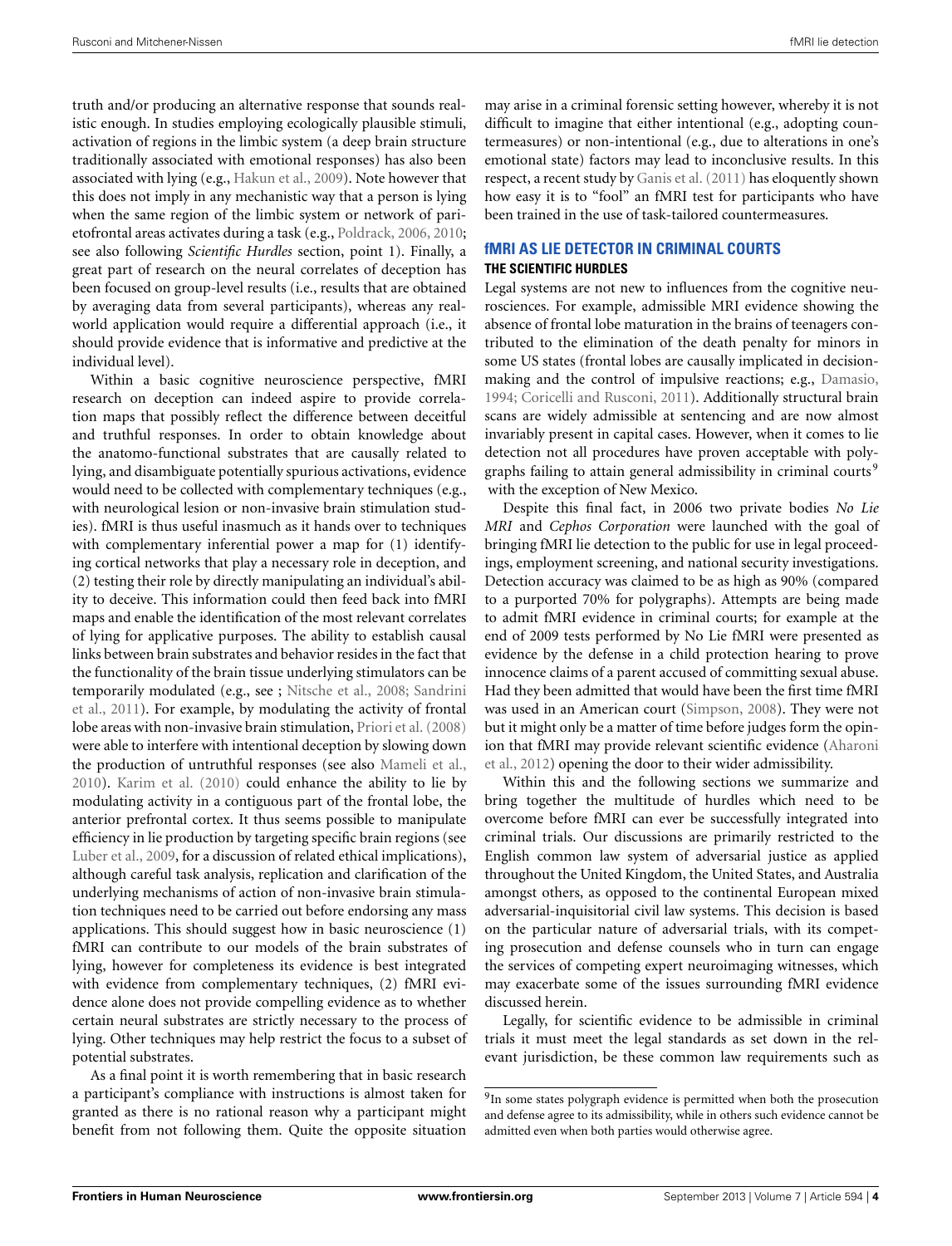either the test under *Frye v United States* (1923: 293 F.1013) or the succeeding requirements under *Daubert v Merrell Dow Pharmaceuticals Inc.* (1993: 509, U.S.579) as applied in *Kumho Tire Co. v Carmichael* (1999: 526, U.S.137), the presence of statutory requirements, international conventions, Federal Rules of Evidence, or any permutation of these. Drawing from these various requirements there are general principles that scientific evidence must be both *relevant* and thereby possessing probative value, as well as being *reliable*. It is primarily this second concept of reliability that is our focus here.

Within the specific constraints of the criminal law we can comprehend scientific evidence as being reliable if, amongst other things: the methods and results are both consistent and consistently applied; the accuracy of results meets an acceptably high standard while both false positives and false negatives are minimized; what practitioners *believe* is being measured *is actually* being measured; the processes being measured are both understood by scientists and are agreed upon by scientists working in the field or who choose to examine the processes; and the scientific processes being relied upon apply equally to all individuals regardless of any internal or external traits or influences, or if there is variation this has been addressed in relation to the individual at hand. While these requirements may appear somewhat ill-defined to the objective scientist, they reflect the style of judgemade legalistic tests whereby relatively broad requirements may be set down. Within the field of law this flexibility is not seen as a vice as it both allows a future court to judge a case on its merits and does not undermine the role of the jury as the final arbiter of truth.

From the published fMRI literature it unavoidably emerges that fMRI technology has not reached this *reliability* threshold. Issues which require addressing by cognitive neuroscientists are set out below:

(1) Assumptions and inferences underlying fMRI processes and technologies need to be confirmed (or dispelled) so as to give credence to the scientific claims being made. Cognitive neuroscience, for example, assumes that complex thoughts have a physical counterpart that is both accessible and interpretable with technologies such as fMRI [\(Erickson, 2010](#page-10-1)). Many fMRI researchers operate on the basic assumption that lying involves additional efforts than telling the truth, which in turn can be signaled by heightened blood flow in specific brain regions [\(Gerard](#page-10-0), [2008\)](#page-10-0). However, several fMRI studies have been employing "reverse inference" as a central feature, whereby the activation of certain brain regions (X) is taken as evidence of a particular cognitive function (Y). As thoroughly discussed by [Poldrack](#page-10-23) [\(2006](#page-10-23)), such inferences are only deductively valid if brain state X only occurs when cognitive function Y is engaged (i.e., if a selective association between X and Y is established), yet this one-to-one matching is not the case. Rather many-tomany matching of brain states to mental states are observed, and thus valid reverse inferences cannot be made here. What is required first of all is the creation of a robust "cognitive ontology" specifying the component brain operations that comprise specific mental functions, even before trying to establish univocal associations with functional anatomy [\(Poldrack, 2010](#page-10-24)). Furthermore, data-driven pattern analyses approaches (e.g., [Haynes](#page-10-7), [2008\)](#page-10-7), although more current in terms of the methodology and less constrained by theoretical assumptions, still rely on the objective identification of what a lie is (e.g., [Sip et al.](#page-11-1), [2008](#page-11-1)). However, this is not always possible and is especially unlikely in forensic contexts where lie detectors would be employed when neither facts nor subjective intentions can be directly verified. The validity of underlying assumptions must be addressed and a wide consensus reached within the scientific community before possible applications of the technology can achieve broad credibility.

- (2) To achieve internal validity, it needs to be conclusively determined that what is being measured is actually evidence of deception and not unrelated cognitive processes, and this needs to be determinable for each and every response given by every future individual undergoing fMRI questioning when operational. Contrary to public expectations lie detectors like fMRI are not *mind readers*, do not actually detect deception, and will never provide details of what has actually happened in complicated cases. Rather they merely detect and measure manifestations of thoughts through changes in oxygenated blood which proponents consider denotes lying [\(Andrewartha](#page-10-34), [2008](#page-10-34); [Holley, 2009\)](#page-10-35). What fMRI lie detection actually depends upon is an ability to detect the suppression of competing responses, and yet remains hamstrung by the inability to determine what these competing responses are and what the suppression of these implies. As pointed out by Grafton and colleagues, "[m]any defendants [while testifying] do inhibit their natural tendency to blurt out everything they know. They are circumspect about what they say. Many of them also suppress expressions of anger and outrage at accusation. Suppressing natural tendencies is not a reliable indicator of lying, in the context of a trial" [\(Grafton et al.,](#page-10-8) [2006](#page-10-8), pp. 36–37). Critics have also gone on to argue that any exhibited increase in blood flow detected by fMRI may result from alternate neurological process such as anxiety, fear, or other heightened emotional states which are unrelated to the question of deception. In other words, just because the prefrontal cortex is activated during deception it does not follow that every time the prefrontal cortex activates the individual is lying [\(Fox, 2009](#page-10-36); [Moreno](#page-10-37), [2009\)](#page-10-37). Furthermore, assuming increased oxygenated blood flow in specific brain regions denotes deception, scientists have not agreed with a degree of precision as to what these specific regions are [\(Gerard](#page-10-0), [2008](#page-10-0)). Should cognitive neuroscientists successfully address these questions, the machines and processes they develop will need to be constantly identifying and correcting for extraneous mental activity during the questioning process of criminal suspect and witnesses, otherwise any results will be an open target for legal challenge by opposing expert counsel.
- (3) The question of individual differences affecting fMRI results needs to be answered. The importance of this issue for a technology seeking both legitimacy and broad application cannot be underestimated. Neuroimaging devices need to be able to identify and correct for variances in individuals' brains and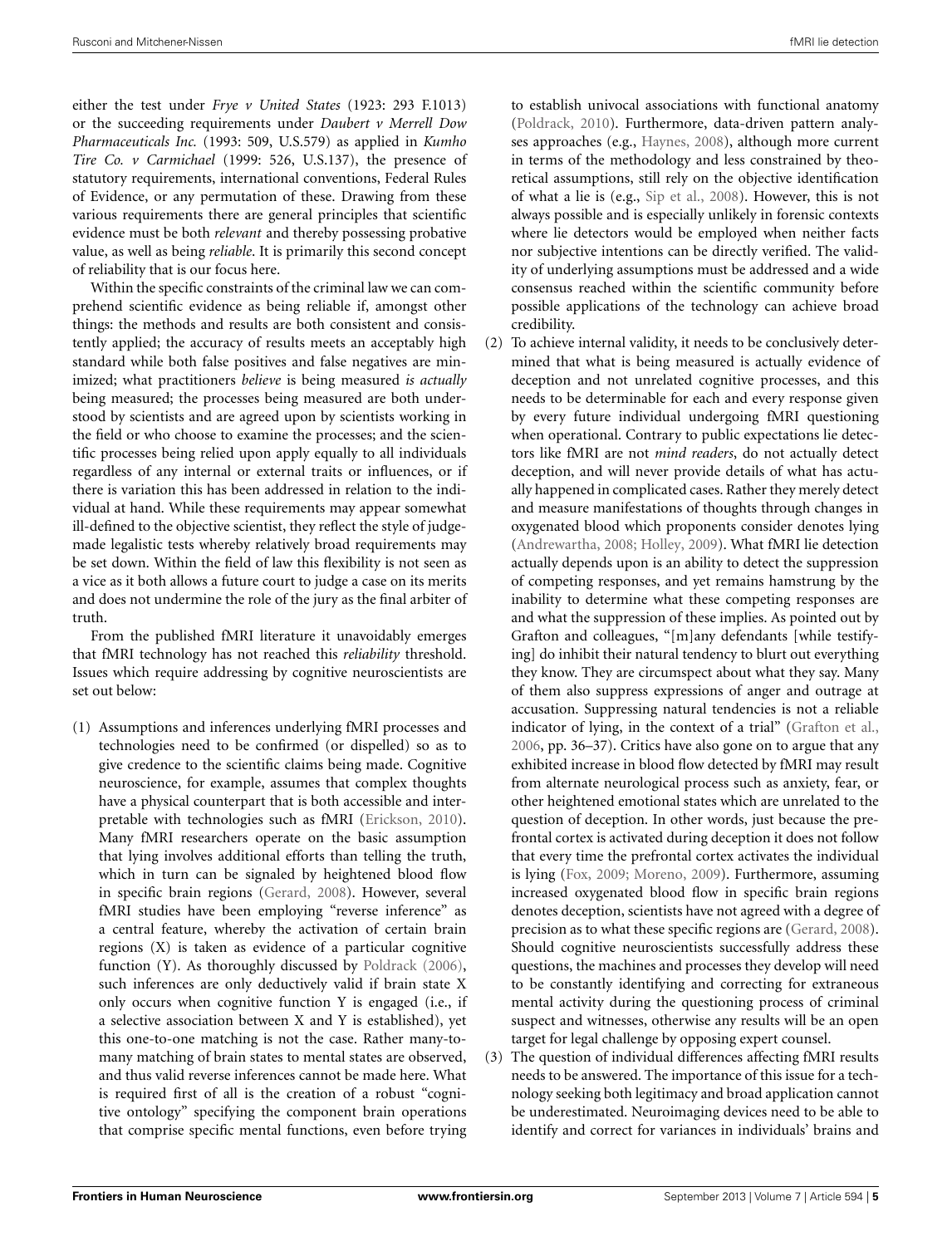not operate on shared but unproven assumptions that all or most brain's process lies similarly [\(Ellenberg, 2009;](#page-10-38) [Holley,](#page-10-35) [2009\)](#page-10-35). This includes correcting for variations in brain processes based on age; particularly juveniles. They need to be able to cope with the types of individuals usually encountered by law enforcement officers, including substance addicts, those with high incentives to lie, and those with mental disorders. Doubts already exist as to whether fMRI would be usable for those presenting with conditions such as delusions and amnestic disorders with confabulation [\(Langleben et al.](#page-10-39), [2006\)](#page-10-39). Finally there is the issue of possible differences in outputs resulting from the social diversity of those tested, given that what is considered a lie is a matter of social convention which may vary on a cultural basis [\(Holley](#page-10-35), [2009](#page-10-35)).

- (4) The question of whether subjects or questioners can manipulate the fMRI baseline or response data needs to be addressed. To measure neurophysiological changes in the brain, neuroimaging devices must be able to create a reliable baseline against which comparisons can be formed. In this regard fMRI depends upon the cooperation of the subject and is highly vulnerable to countermeasures (e.g., [Ganis et al.](#page-10-31), [2011\)](#page-10-31). Trained participants can alter test results by engaging in some taxing activity like mental calculations during control sequences which will enormously reduce the power of the contrast between truthful statements and lies. Furthermore, it is not yet clear whether extensive rehearsing of a story which subsequently requires virtually no mental [effort](#page-10-40) [to](#page-10-40) [retell](#page-10-40) [will](#page-10-40) [diminish](#page-10-40) [detection](#page-10-40) [rates](#page-10-40) [\(see](#page-10-40) Ganis et al., [2003](#page-10-40) for a first attempt to distinguish spontaneous from rehearsed lies; [Gerard](#page-10-0), [2008\)](#page-10-0). A separate issue of manipulation relates to both experimenter and questioner expectancy effects. Consider a scenario whereby fMRI evidence is considered admissible and a criminal suspect is being questioned while undergoing an fMRI. Undoubtedly, the suspect will be influenced by the questioner's expectancy of guilty (for example via the questioner's tone of voice, their reactions, mannerisms, etc.). Accordingly, these experimenter effects (or questioner expectancy effects) are likely to influence the suspect's neurological processes. They would need to be both recognized and treated as noise, making it more difficult to determine what the observed brain activity actually means.
- (5) The subjectivity inherent in fMRI analysis algorithms needs to be acknowledged and these algorithms opened up for scrutiny. It has been claimed that fMRI output is superior to previous assisted lie detection methods partly because of the automated interpretation of results with computer algorithms which reduce the risk of human error by minimizing experimenter bias and subjectivity [\(Bilz](#page-10-41), [2008–2009](#page-10-41); [Gerard](#page-10-0), [2008\)](#page-10-0). However, algorithms are not purely objective artifacts; they encapsulate and reproduce all the subjectivity, bias, and assumptions of the programmers, and some of these may differ each and every time they are applied. This can introduce errors that bias results in an unevenly distributed way across individuals. Furthermore, as [Simpson](#page-11-6) [\(2008\)](#page-11-6) notes, separate research groups have devised their own independent statistical methods for identifying brain activity they each believe consistent with lying. This development of diverse

approaches increases the variability of results and the general reliability of the technique (see [Bennett and Miller, 2010](#page-10-42), for a thorough discussion of the issue); the consequences of which should not be underestimated and will be amplified in an applied setting. For if competing (but accepted) algorithms produce conflicting results when interpreting fMRI questioning data then opposing prosecution and defense experts will each exploit the one which best serves their purposes in court leading to a stalemate of probative value and a negation of fMRI evidence.

- (6) We need to determine the percentage of the population who for various reasons are unable to undertake an fMRI, as well as the nature of those reasons. fMRI is highly sensitive to movement, requiring subjects remain virtually motionless for long periods of time during questioning for the slightest head movement can wreck the resulting image. According to a review by [Alexander](#page-10-43) [\(2007\)](#page-10-43) of fMRI trials published between 2001 and 2006, ∼20% of subjects (38 of 192) were rejected because of head motion artifacts or insufficient data. Add to this the physical construction of MRI machines which involves the use of powerful magnets and the number of groups who will not be able to undergo fMRI questioning grows. This includes those with medical conditions such as Parkinson disease which prevents then remaining still without medication, those suffering claustrophobia, people with medical implants, metal pins, piercings, and shrapnel; all of which may preclude fMRI questioning [\(Gerard, 2008](#page-10-0); [Holley](#page-10-35), [2009;](#page-10-35) see Appendix A).
- (7) Questions over the methodological validity of past and future fMRI studies must be answered. Many of the fMRI trials to date have compared group differences rather than individuals, and the few accuracy levels reported range between 78 and 90%. This discrepancy within detection rates counts against fMRI gaining admissibility within criminal trials and will not be remedied until more studies are published for peer review [\(Gerard](#page-10-0), [2008\)](#page-10-0). Furthermore, according to [Moreno](#page-10-37) [\(2009](#page-10-37)) a recent meta-analysis of existing neuroscience data taken from published studies revealed that more than half of these employed defective research methods producing dubious results as a result of distorted data and biased correlation analysis; specifically *non-independence error* (see [Vul et al.](#page-11-7), [2009\)](#page-11-7).
- (8) To attain external validity, experiments need to be applicable beyond highly controlled laboratory settings to confrontational, emotional "high-stakes" criminal justice situations. Criminal investigations and trials are confrontational and may represent high personal stakes for those involved. This will affect the individuals' mental state and underlying neurological processes (see e.g., [Sip et al.](#page-11-8), [2010](#page-11-8), [2012](#page-11-9); for evidence of modulation on both deception behavior and its brain correlates in social contexts). As [Andrewartha](#page-10-34) [\(2008,](#page-10-34) p. 93) states, "[t]his perhaps explains why considerable judicial criticism has been made of the purported reliability of utilizing lie detector machines in litigation. The propriety of equating simulated scientific testing with real life scenarios for the purpose of evidence is highly questionable." Unless researchers can show fMRI testing is suitably robust for the criminal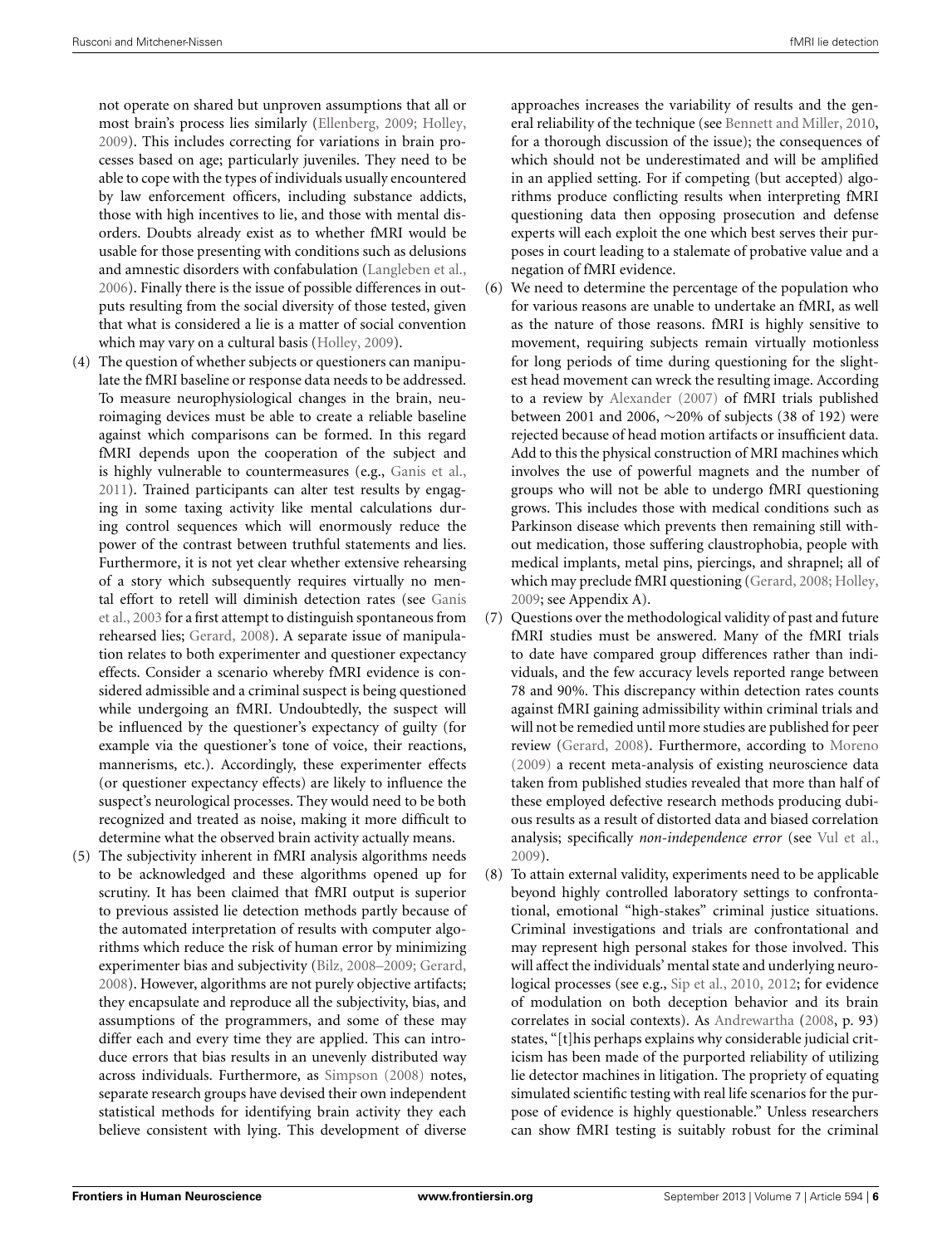law setting then this technology will remain unacceptable. Randomized controlled trials with currently available testing protocols may not be a straightforward solution to this. In addition to result interpretation problems and the current lack of a comprehensive model of deception, "translational validation" requires access to real-world situations with minimal interference and the possibility to derive an objective index of performance for deception detection. The outcome of court proceedings, for example, could not be taken as an objective parameter for the discrimination between lie and truth (whatever lie detection task is being translationally validated). It is instead already possible to predict that the introduction of fMRI evidence will significantly influence juro[r decision-making, if unchallenged \(see e.g.,](#page-10-44) McCabe et al., [2011](#page-10-44)).

According to skeptics the enthusiasm for brain imaging and related "mind reading" applications largely overestimate its current ability to identify unique neural correlates of complex mental functions such as lying (but see [Haynes and Rees, 2006;](#page-10-45) [Haynes,](#page-10-7) [2008](#page-10-7)). Brain activations look extremely persuasive but they result from a long series of manipulations, assumptions, and interpretations. A precise and robust model of the mental processes involved in lying should guide hypotheses about brain activations, however such a generally accepted model remains absent. In addition, lies can be of different types (i.e., denying an event that has occurred vs. making up a slightly different story vs. telling a truth which will be interpreted as a lie; for example, think of a betrayed partner asking "with whom have you had dinner last night?," and the cheater sarcastically replying: "with my lover, obviously!" thereby telling the truth with the intent to make it sound like a lie). The context of basic fMRI experiments is artificial and one often has to sacrifice external for internal validity, and any attempts to make them more similar to real world scenarios will almost inevitably undermine internal validity. Finally the available literature cannot be generalized to all populations for lie detection protocols have not been tested on juveniles, the elderly, or individuals with problems of substance abuse, antisocial personality, mental retardation, head injury, dementia.

In summary, while fMRI may be a useful research tool in combination with other techniques to clarify the mechanisms involved in lying, and its degree of sensitivity and specificity in lie detection may be higher than that of the polygraph, most scientists currently agree that fMRI research evidence is still weak and lacks both external and construct validity [\(Spence, 2008](#page-11-5)). We also must conclude that the current state of the science does not at this time meet the legal standards for admissibility in court proceedings (see [Simpson](#page-11-6), [2008](#page-11-6) and [Merikangas, 2008](#page-10-46), for exhaustive discussions).

#### **LEGAL AND ETHICAL HURDLES**

by the judiciary as to the reliability of assisted lie detection techniques. This skepticism is partly borne out of the failure of the polygraph and now threatens to taint this new generation of neuroimaging technologies. The perverse irony for the cognitive neuroscientists who have been developing these new technologies in a conscious effort to address the legal short-comings of polygraphs, is that while techniques like fMRI might well-tick the boxes of reliability and objectivity when perfected, the solution of bypassing physiological responses in favor of the direct recording of neural activity may itself constitute grounds for the judiciary to reject neuroimaging technologies. Not because such solutions will necessarily lack reliability or objectivity, but because they potentially infringe other human/constitutional rights and legal principles. The developers of neuroimaging technologies need to acknowledge and engage with these legal issues *before* they seek to impose their new techniques into criminal courts if they are to maximize their chances of winning over the already skeptical judicial gate-keepers. For should they fail to find a way to square their new technologies with the existing legal principles set out below, then without legislative intervention their technologies will remain excluded from criminal courts.

(1) Possible constitutional and human rights violations (illegal search, right to silence, freedom of thought, right to privacy, human dignity, right to integrity of the person, and protection of personal data):

Looking across various common law legal systems, a number of constitutional principles, and human rights conventions<sup>10</sup> will be engaged to differing degrees within different jurisdictions by the neuroimaging processes of fMRI. Ultimately without legislative intervention it will be the respective national courts who will be forced to rule on each of these issues, either when parties first seek to introduce fMRI evidence of statement veracity into criminal trials, or upon appeals to the first convictions/acquittals where this technology played a material part in arriving at a verdict. It is not our intention to examine each of these in depth here, rather to discuss broadly the various legal hurdles which must be addressed if fMRI is to find its place within criminal trials for determining the veracity of statements made.

The first set of issues is whether fMRI questioning constitutes a *search* of the subject, and when such a search will be considered lawful or unlawful. Discussions in this area tend to center on the US Constitutional Fourth Amendment protecting against unreasonable or unlawful searches (see [Pardo, 2006,](#page-10-47) and [Holley, 2009,](#page-10-35) amongst others for in-depth discussions on this point). A view exists that neuroimaging techniques will constitute a legitimate search under established legal doctrine should neural activity be

Since the 1920s proponents of assisted lie detection technologies have been predicting their inevitable acceptance by courts; first for polygraphs and now for neuroimaging technologies [\(Gerard,](#page-10-0) [2008](#page-10-0)), however to date fMRI evidence has never successfully been admitted in court for determining the veracity of statements by witnesses or defendants. This reflects the deep skepticism held

 $^{10}\mathrm{The}$  sources examined here are: the US Constitution (limited in application to US citizens within US territories), the European Convention on Human Rights (produced by, and applying to, the 47 member states of the Council of Europe, and overseen by the European Court of Human Rights), and the Charter of Fundamental Rights of the European Union (applicable to all citizens and residents of the 28 member states of the EU, this Charter enshrines a range of personal, civil, and social rights and existing conventions and treaties (including the European Convention on Human Rights) into EU law thus ensuring their legal certainty).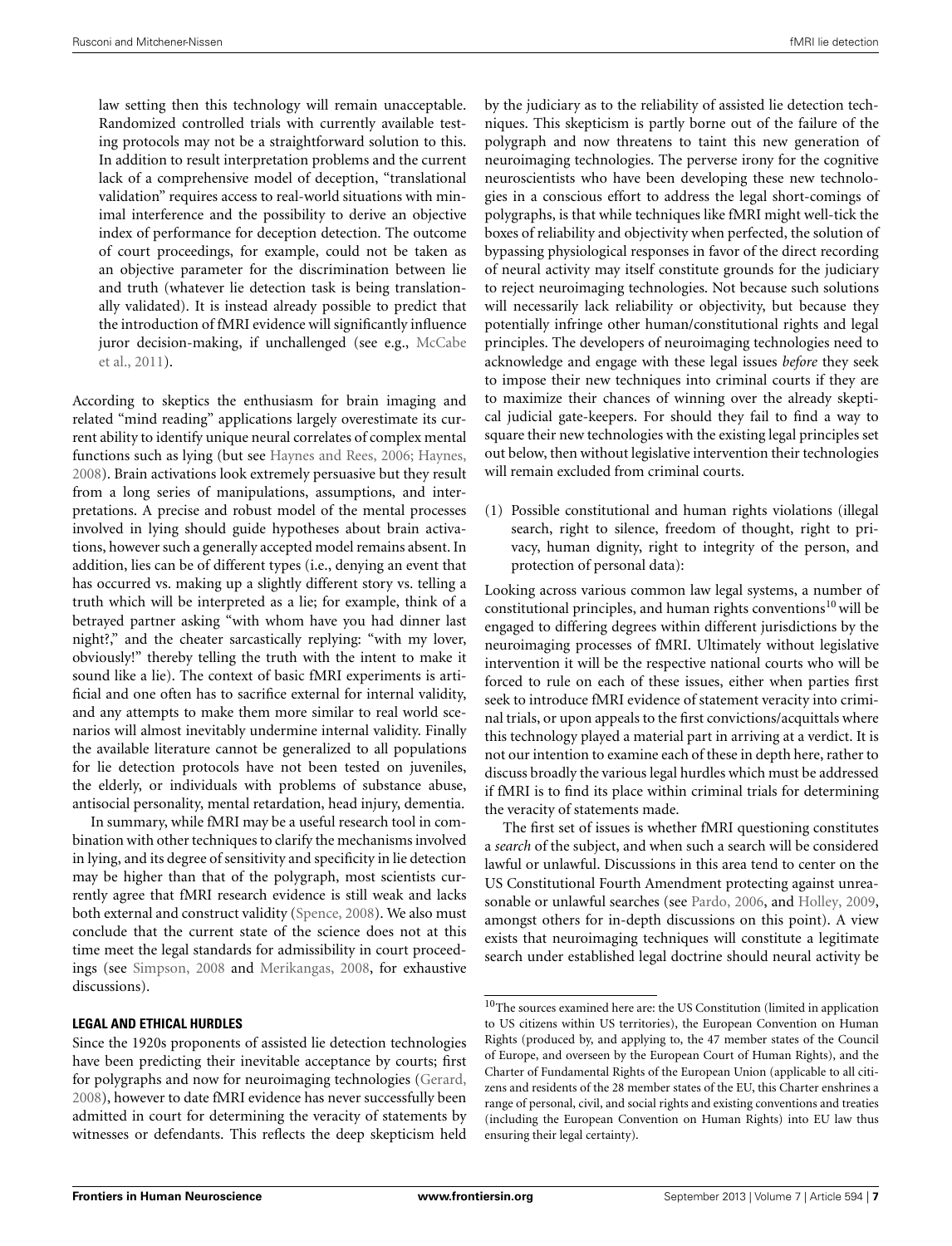equated to other forms of physical evidence gathered from the human body, such as blood or DNA sampling, fingerprints, voice sampling, etc., providing probable cause exists justifying such sampling [\(Pardo](#page-10-47), [2006\)](#page-10-47). However, it is easy to conceptualize neural activity as distinct from other forms of physiological evidence. For example, while we can manipulate neural activity by conducting mathematical problems in our head, we cannot change our DNA profile through thought processes. What legal weight such a distinction would carry is moot until tested in court. The more challenging question is whether or not authorities should be allowed to record our neural activity without our consent, or even our knowledge. When confronted with this problem courts will be forced to either shoehorn this new technology into existing legal frameworks governing conceptually similar subject matter (i.e., DNA, blood, fingerprints, etc.) or produce new bespoke legal frameworks for their governance. In the latter case, the form of any new framework cannot be predicted. A final difficult question is whether police could require a person to undergo an fMRI test without a warrant, with no clear consensus existing between commentators on this point (see [Pardo](#page-10-47), [2006](#page-10-47) and [Holley, 2009](#page-10-35)).

Another set of issues is whether fMRI questioning undermines the right to silence and the right not to self-incriminate. Neuroimaging technology has the potential to undermine these rights if it can operate without the individual needing to speak. Within the United States, the Supreme Court has previously speculated that "the involuntary transmission of incriminating lie-detection evidence would violate a suspect's right to silence" [\(Simpson](#page-11-6), [2008:](#page-11-6) 767). Under the European Convention on Human Rights (ECHR) whilst there is no explicit protection against self-incrimination, in the case of *Funke v France* (A/256-A, 1993; 1 C.M.L.R. 897, ECHR) the European Court of Human Rights (ECtHR) was explicit that the right not to selfincriminate is an implicit component of one's *Right to a fair trial* under Article 6 ECHR [\(Jackson](#page-10-48), [2009](#page-10-48)) though it is not an absolute right [\(Berger, 2006\)](#page-10-49). The ECtHR in *Saunders v United Kingdom* (1997, 23 EHRR 313) drew a distinction between material which respects the will of the suspect to remain silent and materials which exists independent of the suspect's will such as DNA, blood, urine, and breath. Unfortunately what they left for a future court to decide is whether or not an individual's brain activity exists independent of their will to remain silent?

It must also be asked whether questioning in fMRI without consent engages Article 8 Right to respect for private and family life and Article 9 Freedom of thought, conscience and religion of the ECHR. Article 8(1) has been broadly interpreted in the past, and it is readily conceivable that processes which seek to determine the veracity of our statements by measuring neural activity will engage this right. The question will turn on whether or not police will be able to conduct questioning in fMRI under the Article 8(2) qualifications of national security, public safety, and crime prevention, and what protections will needed to ensure proportionality. The answer to this might well be tied with Article 9, for to allow the state to access thoughts without consent and knowledge may have a chilling effect on both individuals and society as they seek to exercise their freedom of thought. Courts may well-seek to impose stringent safeguards on neuroimaging

technology to prevent both the overuse and misuse of them if they feel these rights are threatened.

Additionally a number of rights within the Charter of Fundamental Rights of the European Union (CFREU) may also prove challenging for fMRI use in court proceedings. Article 1 *Human dignity* states that human dignity is inviolable and must be respected and protected. It is possible to argue that fMRI questioning without consent undermines an individual's dignity. Article 3 *Right to the integrity of the person* potentially poses the greatest challenge; especially Article 3(1) that everyone has the right to respect for their *physical* and *mental integrity*. This right may also be engaged by enforced or non-consensual fMRI questioning, especially given the express recognition of both physical and mental components. It is worth noting here that within France, Art.45 of LOI n◦2011-814 of 7 July 2011 (i.e., post ratification of the CFREU) which created Art.16-14 of the French Civil  $Code<sup>11</sup>$  specifically limits the use of brain imaging techniques to medical purposes, scientific research, and in the context of judicial enquiries carried out by experts. But most importantly that the express and informed consent of the individual *must be obtained in writing* prior to *any imaging*, and that this consent is revocable at any time. Given how few national legislators have specifically acknowledged the use of neuroimaging in judicial proceedings, let alone the issue of consent, this early approach by the French government takes on considerable significance.

Finally Article 8 CFREU *Protection of personal data* poses a number of interesting questions. Firstly would fMRI data constitute personal data and thus fall under the protection of this article? Given the uniquely nature of such imaging in relation to an individual this must surely be the case. Assuming this is correct, under Article 8(2) everyone has the right to access their personal data and to have it rectified. As a result given the current fallibility of fMRI evidence, one could always argue that an interpretation of such data is incorrect and must be rectified. It would be interesting to see the effects on the admissibility of fMRI evidence in courts where one party seeks to challenge the ostensibly incorrect interpretation of their fMRI results by the other.

# (2) Compelled questioning and covert surveillance:

The issues of compelled questioning and (as the technology develops) covert neuroimaging surveillance are ones which courts will be forced to face given the potentially profound impact covert surveillance of this nature will have on society as a whole. One of the concerns raised is the potential for authorities to use these technologies for *fishing trips* whereby police would question an individual to determine whether they have committed criminal acts in the past without any pre-existing evidence or reasonable suspicion. For police to search before they suspect is to undermine the presumption of innocence upon which our common law legal systems are built. Though as [Pardo](#page-10-47) [\(2006](#page-10-47)) notes, it is not certain that such actions will be prevented under current regimes.

<sup>&</sup>lt;sup>11</sup>Taken from the French Civil Code, Book I: People, Title I: The Civil Rights, Chapter IV: the use of brain imaging techniques.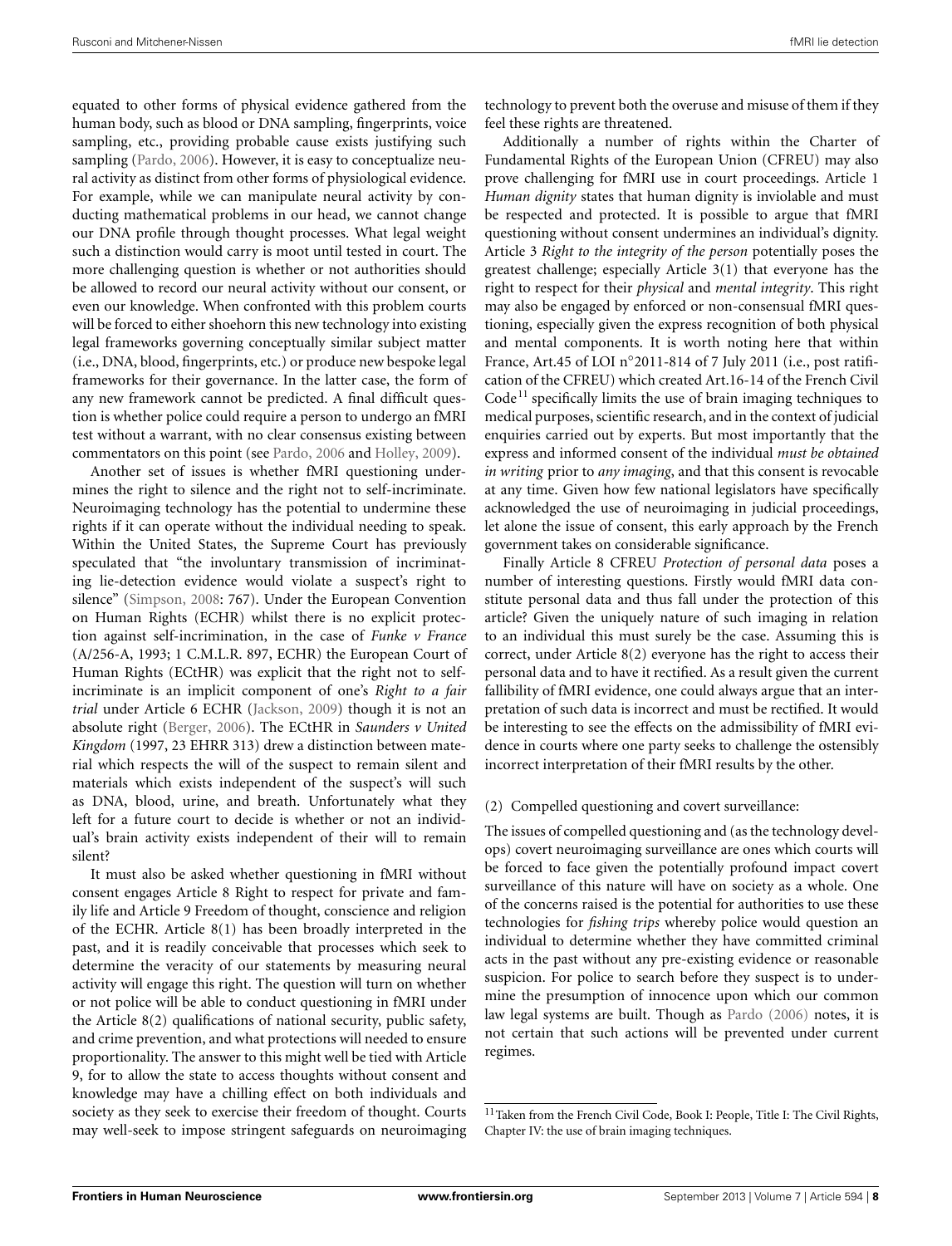(3) Probative value, unfair prejudice, and undermining the Province of the Jury:

For evidence (including scientific evidence) to be admissible in criminal courts it must be *relevant*, thus possessing *probative value*. The probative value of evidence can be defined as "the extent to which [this evidence] increases or decreases the probability of a fact in issue" [\(Dennis, 2007,](#page-10-50) p.108). Thus, for fMRI evidence the probative value is the extent to which it increases or decreases the *subjective veracity probability* of a declarant's statement; i.e., how it affects the factual probability that a person does or does not believe what they are saying.

However, probative value also refers to the *degree of relevance* evidence possesses, which is the extent to which evidence influences the probability of a fact in issue in the mind of a rational juror. Within England and Wales if the judge considers the probative value of evidence will have a prejudicial effect on this juror "disproportionate to the rational strength of the evidence as a means of proof, [then] the exclusionary discretion is available [to the judge] to prevent an accused suffering prejudice" [\(Dennis, 2007](#page-10-50), p.108); thus the judge can exclude such disproportionate evidence. An example of evidence excluded may include full-color graphic photographs of injuries when a party seeks to admit these in addition to clear and factual medical reports. Similarly, within the US Federal Rules of Evidence (Rule 403, Federal Rules of Evidence) where the probative value of otherwise admissible evidence is substantially outweighed by the danger of unfair prejudice then this evidence too can be excluded. The question therefore becomes, will the courts reject *prima facie* admissible fMRI evidence on the basis that, because of its nature (or its presentation) it risks unfairly prejudicing the accused? Fears have been raised that: the graphic nature of fMRI evidence will result in unfair prejudice; that scientific lie detection evidence will unduly influence and taint jury deliberations; that jurors will not use their intuition and independent reasoning to critically challenge neuroimaging evidence; and that through function-creep such evidence will trespass into the *Province of the Jury* by effectively usurping their role as arbiter of fact [\(Gerard,](#page-10-0) [2008](#page-10-0); see [Weisberg et al., 2008](#page-11-10) for evidence that fMRI images are seen as more compelling that other types and formats of data).

Supporters of neuroscience technologies consider concerns over the undermining of judges and juries as unfounded; rather neuroimaging evidence will simply make the predictions of veracity by jurors and judges more reliable [\(Pardo](#page-10-47), [2006\)](#page-10-47). Pardo makes the argument that:

Because even a highly reliable neuroscience test would not establish knowledge or lies directly, jurors would still need to play their traditional role in assessing it. In making these assessments, the jury would, for example, consider whether other evidence regarding credibility should override the test results, rendering the test conclusion unlikely. (2006: 318)

While this statement seeks to defend and support fMRI in criminal courts, it unwittingly demonstrates the danger that this technology will import unfair prejudice into criminal trials. To

explain; by rightly accepting that even a highly reliable neuroimaging test does not directly establish knowledge or lies one must ask "what is the point of introducing evidence to a jury from a technology that cannot provide direct evidence as to the veracity of statements made but is still marketed and promoted as a scientifically accurate lie detector<sup>12</sup>?" The obvious danger here is that the nuance between *lie detection* and *statement veracity* will not be clearly explained at the start of a case and/or not maintained and reinforced as the case progresses, leading juries to overestimate the capabilities of this technology. This is highlighted by the remainder of the above quote where the neuroimaging test results are already being presented by the author as the *de facto* position of truth, one which can only by overridden should *other evidence regarding credibility override the test results*; i.e., the tests shall be the truth unless you can prove otherwise. This statement, while seeking to defend neuroimaging technologies, actually serves to highlight the potential disproportional probative effect of neuroscience lie detectors. Cognitive neuroscientists must be careful not to overplay what these technologies can offer criminal courts nor their vision of the potential future role of neuroscience within criminal courts, lest they overplay themselves out of the courtroom altogether.

## (4) Right to a fair trial:

Depending on how questioning in fMRI is conducted for criminal trials it can be argued that the fairness of trials will be placed at risk unless *all* parties to the trial are subjected to pretrial questioning in fMRI. Presenting fMRI evidence from only one party to the case may result in an artificial disparity of evidence; i.e., the neuroimaging evidence plus testimony vs. testimony without neuroimaging evidence. Justice may now depend on whether or not a jury will question a technology promoted as a highly accurate lie detector, so to ensure parity of arms and a fair trial all parties should be subjected to pre-trial questioning in fMRI if they are ever introduced. Of course such a scenario depends on all the parties being capable of undergoing fMRI testing which is not the case when the victim is dead or comatose. In these circumstances fMRI evidence may need to be prohibited.

Nevertheless, it is conceivable that fMRI evidence may become admissible solely as a defense instrument given that structural brain scans have already found acceptance and are widely admissible as mitigating evidence during sentencing proceedings. Indeed such use may help ensure a trial is ultimately fair. However, any attempt to extrapolate from this niche application such that fMRI evidence can be used throughout the entirety of

<sup>12</sup>Both of the two commercial companies offering fMRI detection service specifically and deliberately promote their technologies as scientific lie detection tools and not as veracity probability enhancement tools; No Lie MRI claims their technology 'represents the first and only direct measure of truth verification and lie detection in human history' (see [http://noliemri](http://noliemri.com/)*.*com/), while CEPHOS Corp claims to have developed 'the latest, most scientifically advanced, brain imaging techniques for scientifically accurate lie detection' (see [http://www](http://www.cephoscorp.com/)*.*cephoscorp*.*com/).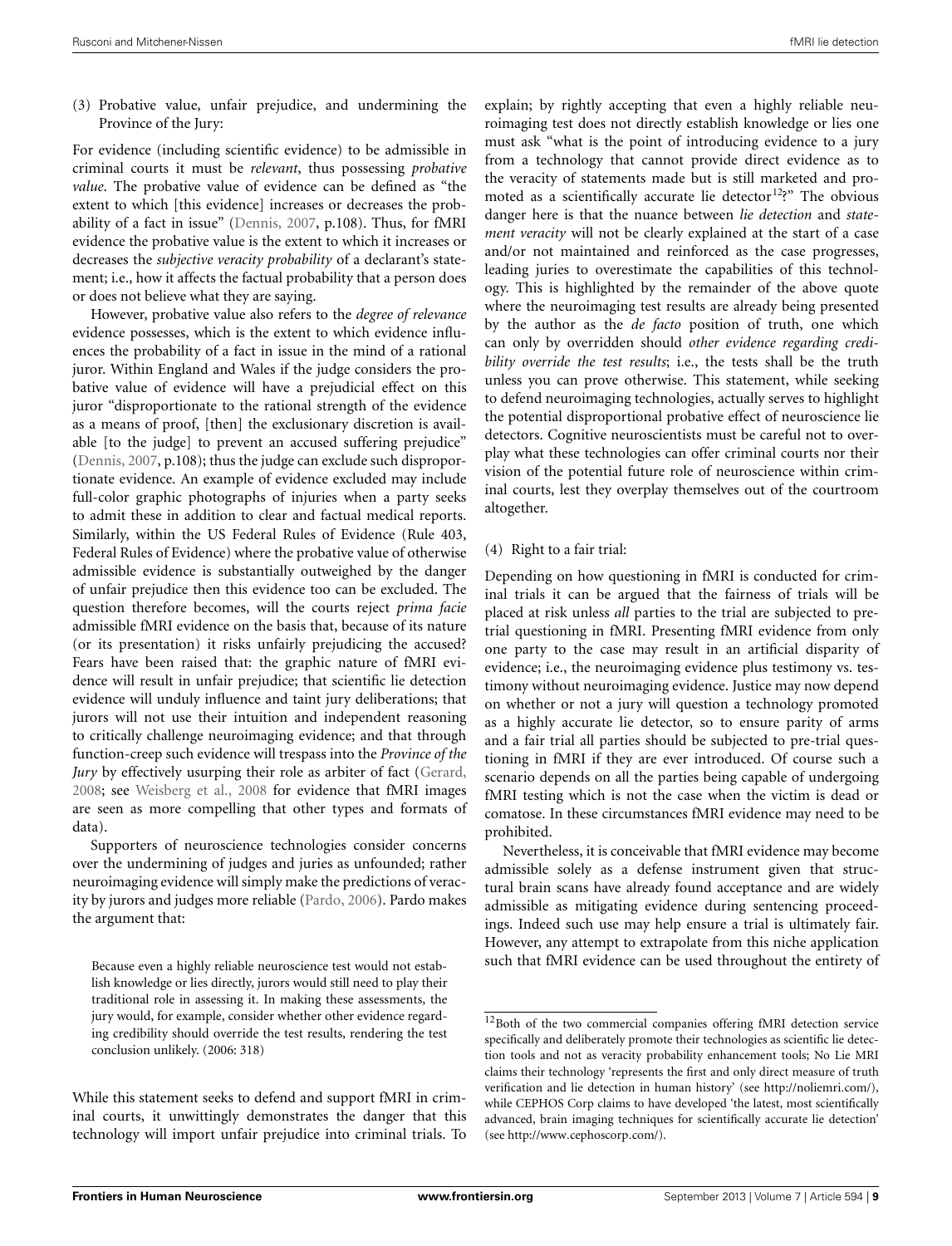the trial *but only by the defense* represents an arguably unacceptable asymmetry of measures; one which potentially undermines the overall fairness of the trial (both actual and perceived) and the rights of victims.

#### **CONCLUDING POINTS**

Our discussion throughout has focused on the scientific, legal, and ethical hurdles facing those seeking to introduce fMRI evidence into trials as a means of assisting judges and juries in determining the veracity of statements made. [Schauer](#page-11-3) [\(2010](#page-11-3)) suggests that as the goals of the law differ from those of science, what is not good enough for science may yet be good enough for the law and *vice versa*. However, following our assessments of the science underpinning fMRI as a lie detector and how this relates to the law, we must conclude that the current state of this technology, and potentially the technology *per se*, fails to meet either acceptable scientific or legal standards.

The evaluation of fMRI accuracy in lie detection—in some cases claimed to be as high as 0.90—is indeed based on laboratory experiments conducted with compliant participants, which is unlikely to be true of most legal settings where non-compliance and the use of countermeasures would make its accuracy figure drop dramatically (e.g., [Ganis et al.](#page-10-31), [2011](#page-10-31)). In the cognitive neurosciences fMRI is not sufficient by itself to unveil which brain areas are epiphenomenal, which are strictly necessary to lying. It may thus pick up some noise together with the real signal. Even if it was possible to produce a correlational map where a constant pattern could be detected indicating a lie, issues of replicability and generalizability across conditions and participants could be raised. And even more so in those cases where facts are unknown to the tester and there is no objective reality against which to establish whether a person is lying or not. From the legal perspective, until the science behind fMRI testing improves it will not meet the relevance and reliability thresholds required for any scientific evidence to be admissible in criminal trials. The assumptions, inferences, and questions of internal validity which so pervade current fMRI testing and analysis need to be addressed. As does the challenge of successfully applying this technology to criminal justice scenarios characterized by their confrontational emotional nature and the personal high-stakes involved for the participants.

Neuroimaging in courts also raises the specter of potential constitutional and human rights violations. Questions arise as to whether or not such testing constitutes an illegal search as well as how it respects rights to privacy, silence, thought, and a fair trial are all engaged by this technology yet left unanswered. Unless the admissibility decision is taken out of the hands of the judiciary by politicians, which is itself a likely scenario, ultimately it will be for the courts to decide the fate of fMRI evidence in criminal trials. Given the range and depth of the legal and ethical issues identified in the earlier sections, the likely outcome will probably fall on a spectrum somewhere between outright rejection through to some form of restricted and regulated usage, as opposed to the highly unlikely scenario of *carte blanche* acceptance.

What we have not discussed within this paper are both the *operational* and *social* barriers to the widespread use of fMRI testing in criminal trials. These barriers are potentially just as daunting as their scientific and legal counterparts.

From the *practical operational perspective*, issues which require future examination include; the cost of purchasing, staffing, and maintaining sufficient fMRI machines to cater for a national justice system; the additional time and monetary costs fMRI testing will add to criminal cases; how fMRI testing can be made to work within adversarial systems of questioning and cross-examination based on earlier responses; and the lack of a courtroom-friendly portable fMRI system. Additionally there are questions specific to the assessment algorithms used when interpreting fMRI response data: will only a single universal *official* algorithm be allowed?; will commercial patented algorithms be admissible if they are not completely open for inspection and independent verification?; and finally what happens when new algorithms and new fMRI scanners are inevitably developed as the science is continually refined which prove to be more reliable and sensitive than previous algorithms/machines? It is conceivable that those who maintain their innocence and are appealing their conviction under the previous technology will seek to be re-tested with the new machines and the new algorithm in an effort to prove their innocence placing a further burden on the criminal justice system. All of these points possess the potential to impact upon the fairness of future trials.

A final hurdle to the widespread introduction of fMRI testing is *societal acceptability*, without which technologies such as neuroimaging techniques for determining the veracity of statements within criminal trials will lack both public confidence and legitimacy. Future research needs to gauge the levels of public support for such technologies, for even if neuroimaging proves superior to humans as arbiters of statement veracity in criminal courts, this fact in of itself may not be enough for the public to accept their introduction if they are apprehensive or hostile to what such technologies represent for their future. We cannot escape from asking the question, *will people accept mind reading machines?* This is obviously not what the current generation of neuroimaging technologies is, but they are a small step down this long path.

Our societies have developed to both accept and respect an individual's right to keep secrets, and in so doing they do not seek to override human beings' evolved capacity to keep secrets, for a society where individuals are denied secrets is not a human society as we know it. The developers and proponents of fMRI testing must respect this fact and engage society in their research as it progresses. Otherwise they may find they successfully negotiate the frying-pan of scientific and technical challenges in perfecting fMRI testing only to be consumed by a fire of legal, ethical, social, and political opposition.

## **ACKNOWLEDGMENTS**

The authors would like to thank Roberto Cubelli for his comments on a previous version of the manuscript, the Editor and three Reviewers for their very constructive comments. This study was funded by EPSRC (grant number EP/G037264/1).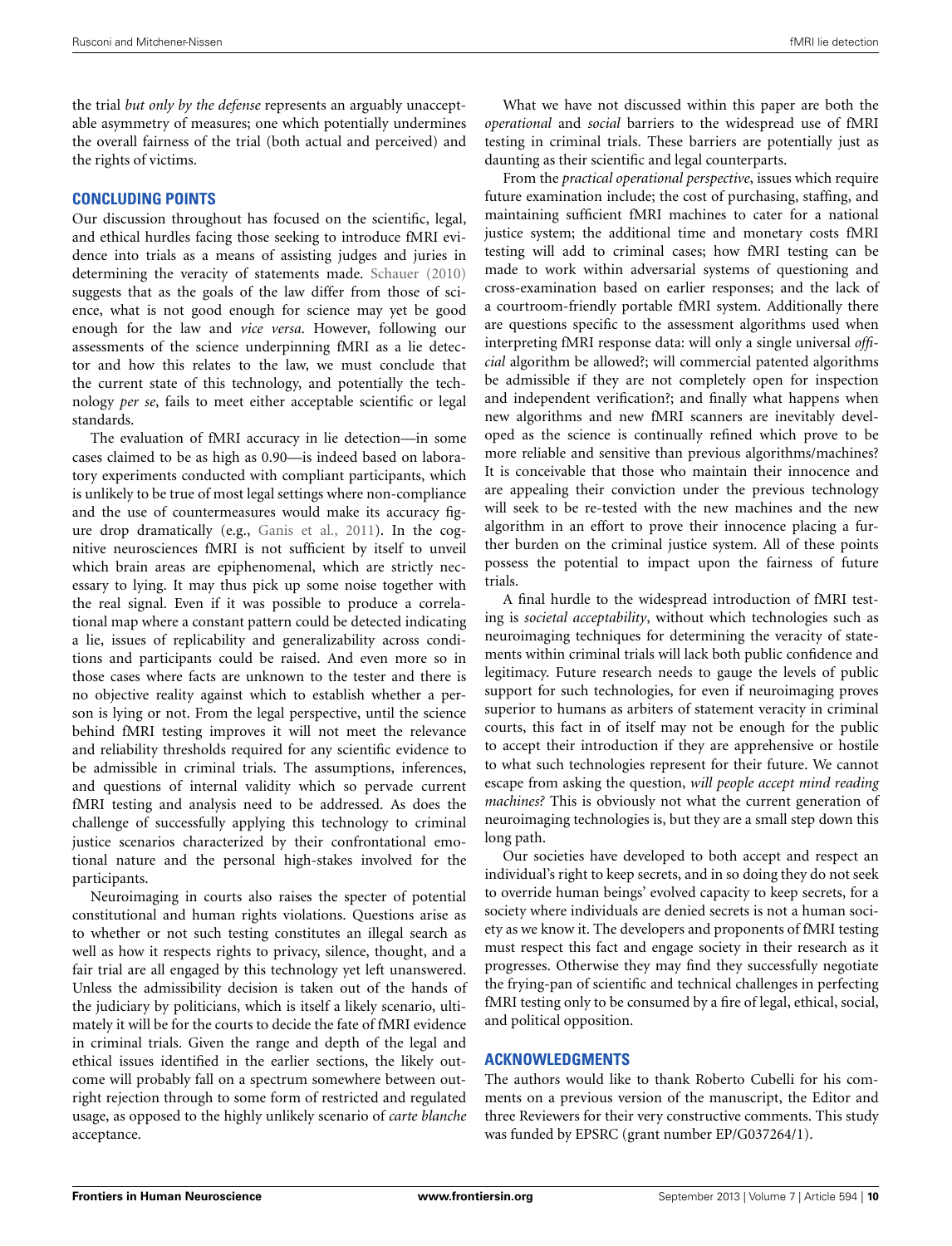#### **REFERENCES**

- <span id="page-10-3"></span>Abbott, A. (2001). Into the mind of a killer. *Nature* 410, 296–298. doi: 10.1038/35066717
- <span id="page-10-4"></span>Abbott, A. (2007). Abnormal neuroscience: scanning psychopaths. *Nature* 450, 942–944. doi: 10.1038/450942a
- <span id="page-10-21"></span>Abe, N. (2011). How the brain shapes deception: an integrated review of the literature. *Neuroscientist* 17, 560–574. doi: 10.1177/1073858410393359
- <span id="page-10-33"></span>Aharoni, E., Sinnott-Armstrong, W., and Kiehl, K. (2012). Can psychopathic offenders discern moral wrongs? A new look at the moral/conventional distinction. *J. Abnorm. Psychol.* 121, 484–497. doi: 10.1037/a0024796
- <span id="page-10-43"></span>Alexander, A. (2007). Functional magnetic resonance imaging lie detection: is a "Brainstorm" heading toward the "Gatekeeper"? *Houston J. Health Law Policy* 7, 1–56.
- <span id="page-10-34"></span>Andrewartha, D. (2008). Lie detection in litigation: science or prejudice? *Psychiatry Psychol. Law* 15, 88–104. doi: 10.1080/13218710 701873940
- <span id="page-10-42"></span>Bennett, C., and Miller, M. (2010). How reliable are the results from functional magnetic resonance imaging? *Ann. N.Y. Acad. Sci.* 1191, 133–155. doi: 10.1111/j.1749-6632.2010.05446.x
- <span id="page-10-49"></span>Berger, M. (2006). Compelled selfreporting and the principle against compelled self incrimination: some comparative perspectives. *Eur. Hum. Rights Law Rev.* 1, 25–38.
- <span id="page-10-41"></span>Bilz, K. (2008–2009). Self-Incrimination doctrine is dead; long live self-incrimination doctrine: confessions, scientific evidence, and the anxieties of the liberal state. *Cardozo Law Rev.* 30, 807–869.
- <span id="page-10-18"></span>Bond, C., and DePaulo, B. (2006). Accuracy of deception judgments. *Pers. Soc. Psychol. Rev*. 10, 214–234. doi: 10.1207/s15327957pspr1003\_2
- <span id="page-10-20"></span>Christ, S., Van Essen, D., Watson, J., Brubaker, L., and McDermott, K. (2009). The Contributions of prefrontal cortex and executive control to deception: evidence from activation likelihood estimate meta-analyses. *Cereb. Cortex* 19, 1557–1566. doi: 10.1093/cercor/bhn189
- <span id="page-10-32"></span>Coricelli, G., and Rusconi, E. (2011). "Probing the decisional brain with TMS and tDCS," in *A Handbook of Process Tracing Methods for Decision Research: A Critical Review and User's Guide*, eds M. Schulte-Mecklenbeck, A. Kühberger, and R. Ranyard (New York, NY: Taylor and Francis), 205–222.
- <span id="page-10-19"></span>Damasio, A. (1994). *Descartes' Error: Emotion, Reason, and the Human Brain*. New York, NY: Putnam Publishing.
- <span id="page-10-12"></span>Davatzikos, C., Ruparel, K., Fan, Y., Shen, D., Acharyya, M., Loughead, J., et al. (2005). Classifying spatial patterns of brain activity with machine learning methods: application to lie detection. *Neuroimage* 28, 663–668. doi: 10.1016/j.neuroimage.2005.08.009
- <span id="page-10-50"></span>Dennis, I. (2007). *The Law of Evidence.* London: Sweet and Maxwell Ltd.
- <span id="page-10-38"></span>Ellenberg, C. (2009). Lie detection: a changing of the guard in the quest for truth in court? *Law Psychol. Rev.* 33, 139–149.
- <span id="page-10-1"></span>Erickson, S. (2010). Blaming the brain. *Minn. J. Law Sci. Technol.* 11, 22–77.
- <span id="page-10-36"></span>Fox, D. (2009). The right to silence as protecting mental control. *Akron Law Rev.* 42, 763–801. doi: 10.1093/ acprof:oso/9780199599844.003.0017
- <span id="page-10-15"></span>Gamer, M. (2011). "Detecting of deception and concealed information using neuroimaging techniques," in *Memory Detection: Theory and Application of the Concealed Information Test*, eds B. Verschuere, G. Ben-Shakhar, and E. Meijer (New York, NY: Cambridge University Press), 90–113. doi: 10.1017/CBO9780511975196.006
- <span id="page-10-40"></span>Ganis, G., Kosslyn, S., Stose, S., Thompson, W., and Yurgelun-Todd, D. (2003). Neural correlates of different types of deception: an fMRI investigation. *Cereb. Cortex* 13, 830–836. doi: 10.1093/cercor/13.8.830
- <span id="page-10-31"></span>Ganis, G., Rosenfeld, J., Meixner, J., Kievit, R., and Schendan, H. (2011). Lying in the scanner: covert countermeasures disrupt deception detection by functional magnetic resonance imaging. *Neuroimage* 55, 312–319. doi: 10.1016/j.neuroimage.2010.11.025
- <span id="page-10-2"></span>Gazzaniga, M. (2008). The law and neuroscience. *Neuron* 60, 412–415. doi: 10.1016/j.neuron. 2008.10.022
- <span id="page-10-0"></span>Gerard, E. (2008). Waiting in the Wings? the admissibility of neuroimagery for lie detection. *Dev. Ment. Health Law* 27, 1–32.
- <span id="page-10-16"></span>Giner-Sorolla, R. (2012). Science or art? How aesthetic standards grease the way through the publication bottleneck but undermine science. *Perspect. Psychol. Sci.* 7, 562–571. doi: 10.1177/1745691612457576
- <span id="page-10-8"></span>Grafton, S., Sinnott-Armstrong, W., Gazzaniga, S., and Gazzaniga, M. (2006). Brain scans go legal. *Sci. Am.* 17, 30–37. doi: 10.1038/ scientificamericanmind1206-30
- <span id="page-10-22"></span>Hakun, J., Ruparel, K., Seelig, D., Busch, E., Loughead, J., Gur, R., et al. (2009). Towards clinical trials of lie detection with fMRI. *Soc. Neurosci.* 4, 518–527. doi: 10.1080/17470910802188370
- <span id="page-10-7"></span>Haynes, J. (2008). Detecting deception from neuroimaging signals – a data-driven perspective. *Trends Cogn. Sci.* 12, 126–127. doi: 10.1016/j.tics.2008.01.003
- <span id="page-10-45"></span>Haynes, J., and Rees, G. (2006). Decoding mental states from brain activity in humans. *Nat. Rev. Neurosci.* 7, 523–534. doi: 10.1038/nrn1931
- <span id="page-10-35"></span>Holley, B. (2009). It's All in your head: neurotechnological lie detection and the fourth and fifth amendments. *Dev. Ment. Health Law* 28,  $1 - 24$ .
- <span id="page-10-17"></span>Houston, P., Floyd, M., and Carnicero, S. (2012). *Spy the Lie*. New York, NY: St Martin's Press.
- <span id="page-10-11"></span>Huettel, S., Song, A., and McCarthy, G. (2009). *Functional Magnetic Resonance Imaging, 2nd Edn.* Sunderland: Sinauer Associates Inc.
- <span id="page-10-5"></span>Hughes, V. (2010). Science in court: head case. *Nature* 464, 340–342. doi: 10.1038/464340a
- <span id="page-10-48"></span>Jackson, J. (2009). Re-conceptualizing the right of silence as an effective fair trial standard. *Int. Comp. Law Q.* 58, 835–861. doi: 10.1017/S0020589309001407
- <span id="page-10-29"></span>Karim, A., Schneider, M., Lotze, M., Veit, R., Sauseng, P., Braun, C., et al. (2010). The truth about lying: inhibition of the anterior prefrontal cortex improves deceptive behavior. *Cereb. Cortex* 20, 205–213. doi: 10.1093/cercor/bhp090
- <span id="page-10-13"></span>Kozel, F. A., Johnson, K., Mu, Q., Grenesko, E., Laken, S., and George, M. (2005). Detecting deception using functional magnetic resonance imaging. *Biol. Psychiatry* 58, 605–613. doi: 10.1016/j.biopsych.2005.07.040
- <span id="page-10-9"></span>Langleben, D. D., and Moriarty, J. C. (2013). Using brain imaging for lie-detection: where science, law and research policy collide. *Psychol. Public Policy Law* 19, 222–234. doi: 10.1037/a0028841
- <span id="page-10-39"></span>Langleben, D., Dattilo, F., and Guthei, T. (2006). True lies: delusions and lie-detection technology. *J. Psychiatry Law* 34, 351–370.
- <span id="page-10-6"></span>Logothetis, N. (2008). What we can do and what we cannot do with fMRI. *Nature* 453, 869–878. doi: 10.1038/nature06976
- <span id="page-10-10"></span>Logothetis, N., and Pfeuffer, J. (2004). On the nature of the BOLD fMRI contrast mechanism. *Magn. Reson. Imaging* 22, 1517–1531. doi: 10.1016/j.mri.2004.10.018
- <span id="page-10-30"></span>Luber, B., Fisher, C., Appelbaum, P., Ploesser, M., and Lisanby, S. (2009). Non-invasive brain stimulation in the detection of deception: scientific challenges and ethical consequences. *Behav. Sci. Law* 27, 191–208. doi: 10.1002/bsl.860
- <span id="page-10-28"></span>Mameli, F., Mrakic-Sposta, S., Vergari, M., Fumagalli, M., Macis, M., Ferrucci, R., et al. (2010). Dorsolateral prefrontal cortex specifically processes general – but not personal – knowledge deception: multiple brain networks for lying. *Behav. Brain Res.* 211, 164–168. doi: 10.1016/j.bbr.2010.03.024
- <span id="page-10-44"></span>McCabe, D. P., Castel, A. D., and Rhodes, M. G. (2011). The influence of fMRI lie detection evidence on juror decision-making. *Behav. Sci. Law* 29, 566–577. doi: 10.1002/bsl.993
- <span id="page-10-46"></span>Merikangas, J. (2008). Commentary: functional MRI lie detection. *J. Am. Acad. Psychiatry Law* 36, 491–498.
- <span id="page-10-37"></span>Moreno, J. (2009). The future of neuroimaged lie detection and the law. *Akron Law Rev.* 42, 717–737.
- <span id="page-10-25"></span>Nitsche, M., Cohen, L., Wassermann, E., Priori, A., Lang, N., Antal, A., et al. (2008). Transcranial direct current stimulation: state of the art 2008. *Brain Stimul.* 1, 206–223. doi: 10.1016/j.brs.2008. 06.004
- <span id="page-10-47"></span>Pardo, M. (2006). Neuroscience evidence, legal culture, and criminal procedure. *Am. J. Crim. Law* 33, 301–337.
- <span id="page-10-23"></span>Poldrack, R. (2006). Can cognitive processes be inferred from neuroimaging data? *Trends*<br> *Cogn. Sci.* 10, 59–63. doi: *Cogn. Sci.* 10, 59–63. doi: 10.1016/j.tics.2005.12.004
- <span id="page-10-24"></span>Poldrack, R. (2010). Mapping mental function to brain structure: how can cogitive neuroimaging succeed? *Perspect. Psychol. Sci.* 5, 753–761. doi: 10.1177/174569161 0388777
- <span id="page-10-27"></span>Priori, A., Mameli, F., Cogiamanian, F., Marceglia, S., Tiriticco, M., Mrakic-Sposta, S., et al. (2008). Lie-specific involvement of dorsolateral prefrontal cortex in deception. *Cereb. Cortex* 18, 451–455. doi: 10.1093/cercor/ bhm088
- <span id="page-10-14"></span>Purves, D., Cabeza, R., Huettel, S. A., LaBar, K. S., Platt, M. L., and Woldorff, M. G. (2013). *Principles of Cognitive Neuroscience*. Sunderland: Sinauer Associates Inc.
- <span id="page-10-26"></span>Sandrini, M., Umiltà, C., and Rusconi, E. (2011). The use of transcranial magnetic stimulation in cognitive neuroscience: a new synthesis of methodological issues. *Neurosci.*